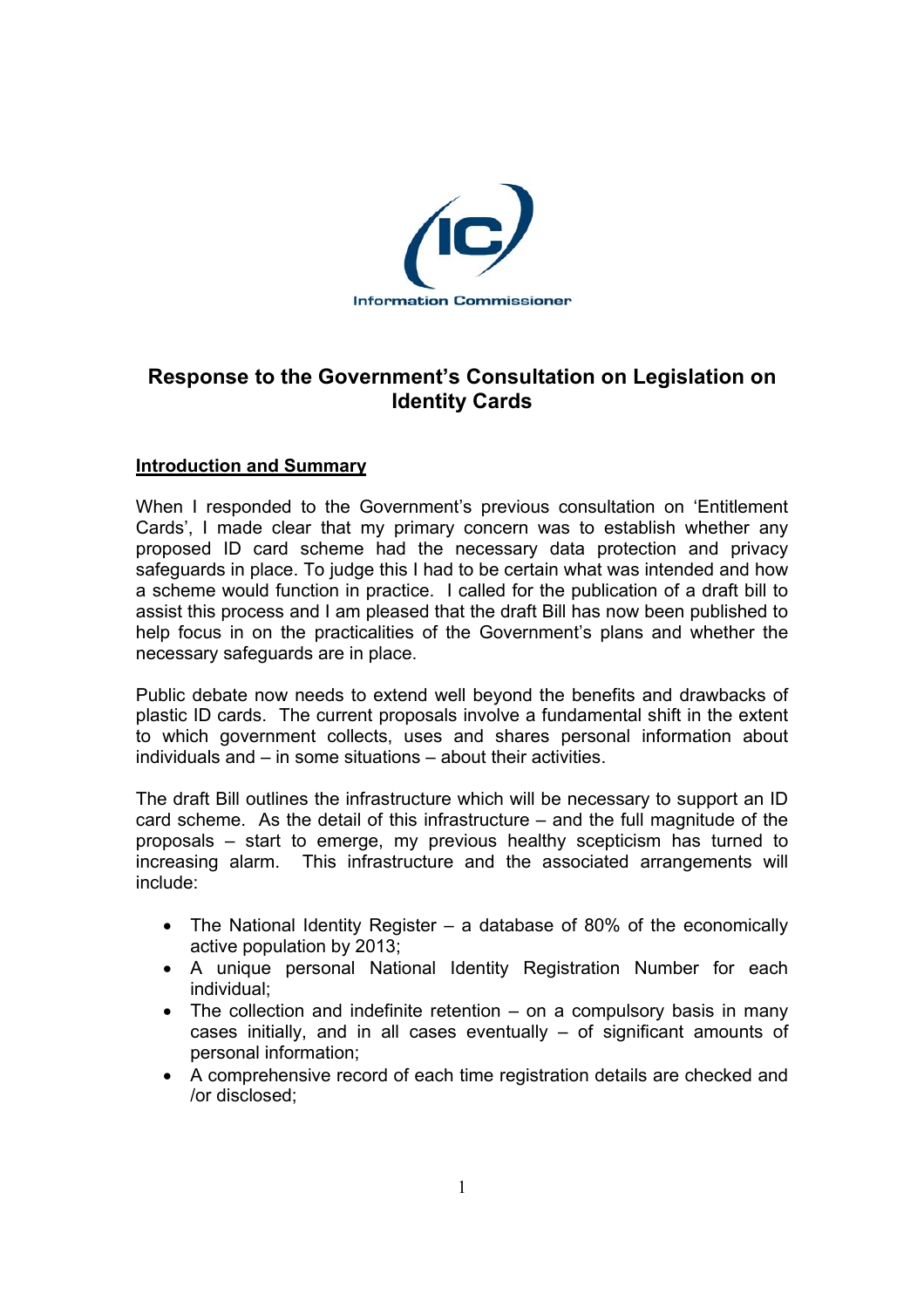• Access to the personal information contained in the Register for many parts of government, and in some cases to the records of who has accessed the records.

It requires over three pages of the Bill (Clause 1(4) and Schedule1) simply to list the personal information which will be collected and retained in the National Identity Register. This includes:

- Full names and other known names;
- Date and place of birth:
- Physical characteristics;
- Photograph;
- Biometric information fingerprints and/or iris scan;
- Residential address:
- Previous residential addresses;
- Addresses of "every other" residence with dates;
- Nationality;
- Details of immigration status;
- National Identity Registration Number, ID card number, National Insurance Number, passport number and various other personal reference numbers;
- Validation information including information provided to support initial registration or a modification;
- "Steps taken" to identify an individual or verify information provided;
- Security information;
- Access records including "particulars of every occasion on which a person has accessed the individual's record and of the person who accessed it."

The organisations which – subject to purpose limitations and procedural requirements - will be able to access the personal information without the consent of the individual include:

- Security Services
- Chief Police Officers
- Inland Revenue and Customs & Excise
- Any prescribed government department
- Any other person (or organisation) specified or described in an Order made by the Secretary of State

In addition, the Security Services - and others in some circumstances - will also be able to access the record of who has accessed an individual's entry in the Register providing a picture of an individual's use of certain services and some of their movements.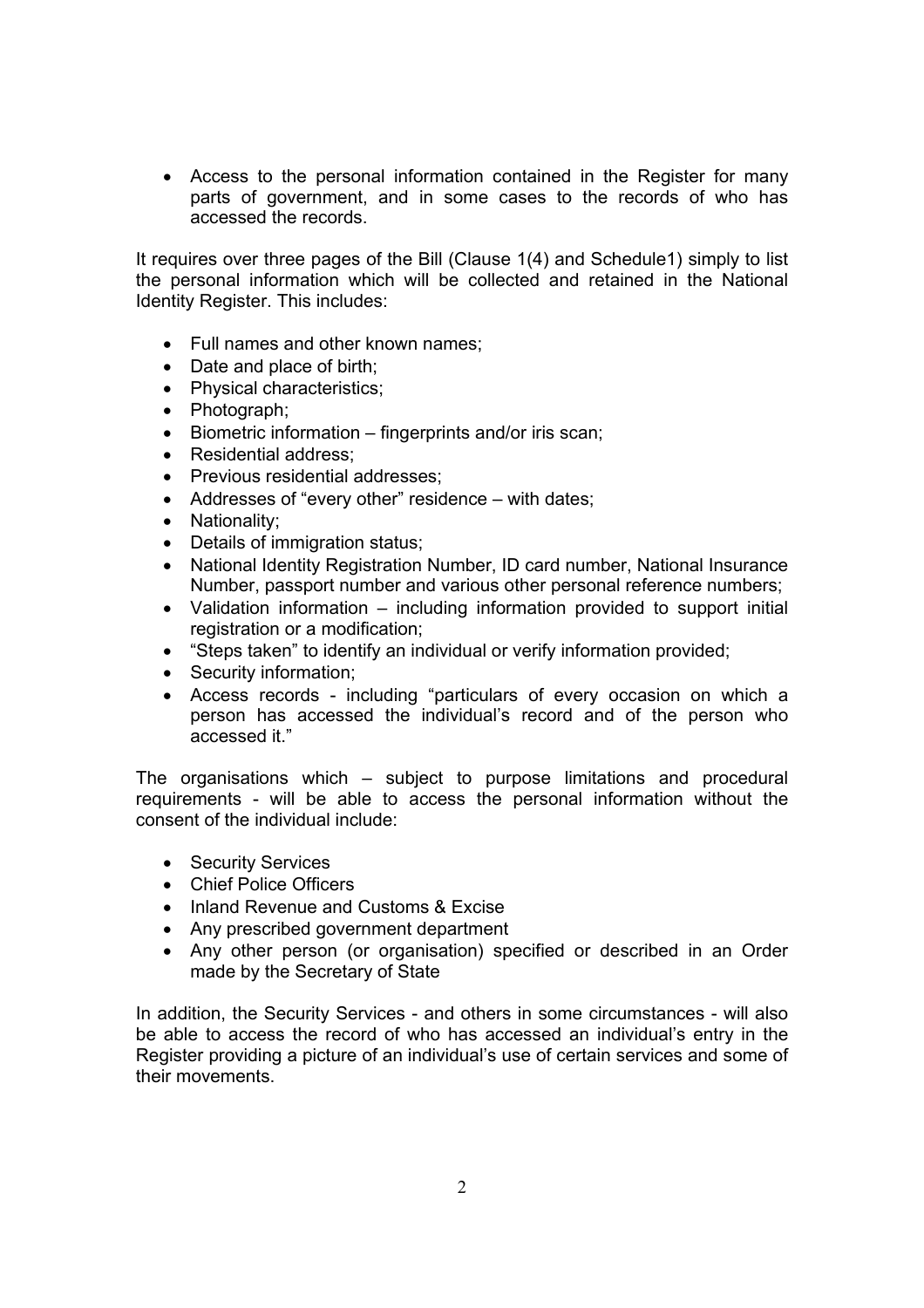It is especially ironic that – although some others will have this right – individuals themselves will not be able to access the record of who has accessed their details on the Register, whether to check for misuse or for any other reason. The draft Bill contains provisions designed to remove the individual's right of access under the Data Protection Act 1998.

I have set out below my concerns on the various elements of the proposals. My major concerns focus around:

- Continuing uncertainty about the lack of clear and limited statutory purposes for the proposals;
- The nature and extent of the personal information which will be collected and retained;
- Uncertainties and risks relating to administrative and technical arrangements;
- The provisions relating to access to, and disclosure of, personal information stored on the National Identity Register;
- The need for stronger independent oversight;
- The absence of a "voluntary" option for driving licence and passport holders;
- The loss of some initial safeguards as and when the scheme becomes compulsory;
- The extent to which secondary legislation can be used to extend the scheme, thus fuelling anxieties about "function creep".

Annex D to the consultation document sets out the Government's view on how the data protection principles are complied with in their proposals. This does not provide a complete picture of the situation. I have highlighted where I believe the approach suggested is inconsistent with the requirements of particular principles. A full list of data protection principles is set out at Annex A.

#### **Purposes**

1. I have always called for maximum clarity about the purposes of any ID cards system. Once we understand these we can judge whether what is being proposed is proportionate to those objectives. I still find myself unsure of what all the purposes for which the Register, the National Identity Registration Number and the ID card itself may ultimately be used. The Government's assurances about function creep seem to centre very much on items to be held on the Register rather than the use the identity system is actually put to in practice. The Government has defined the statutory purposes of the National Identity Register in terms of providing a record of registrable facts about individuals, issuing cards based on these, providing for the verification of facts to service providers with consent and disclosure to authorised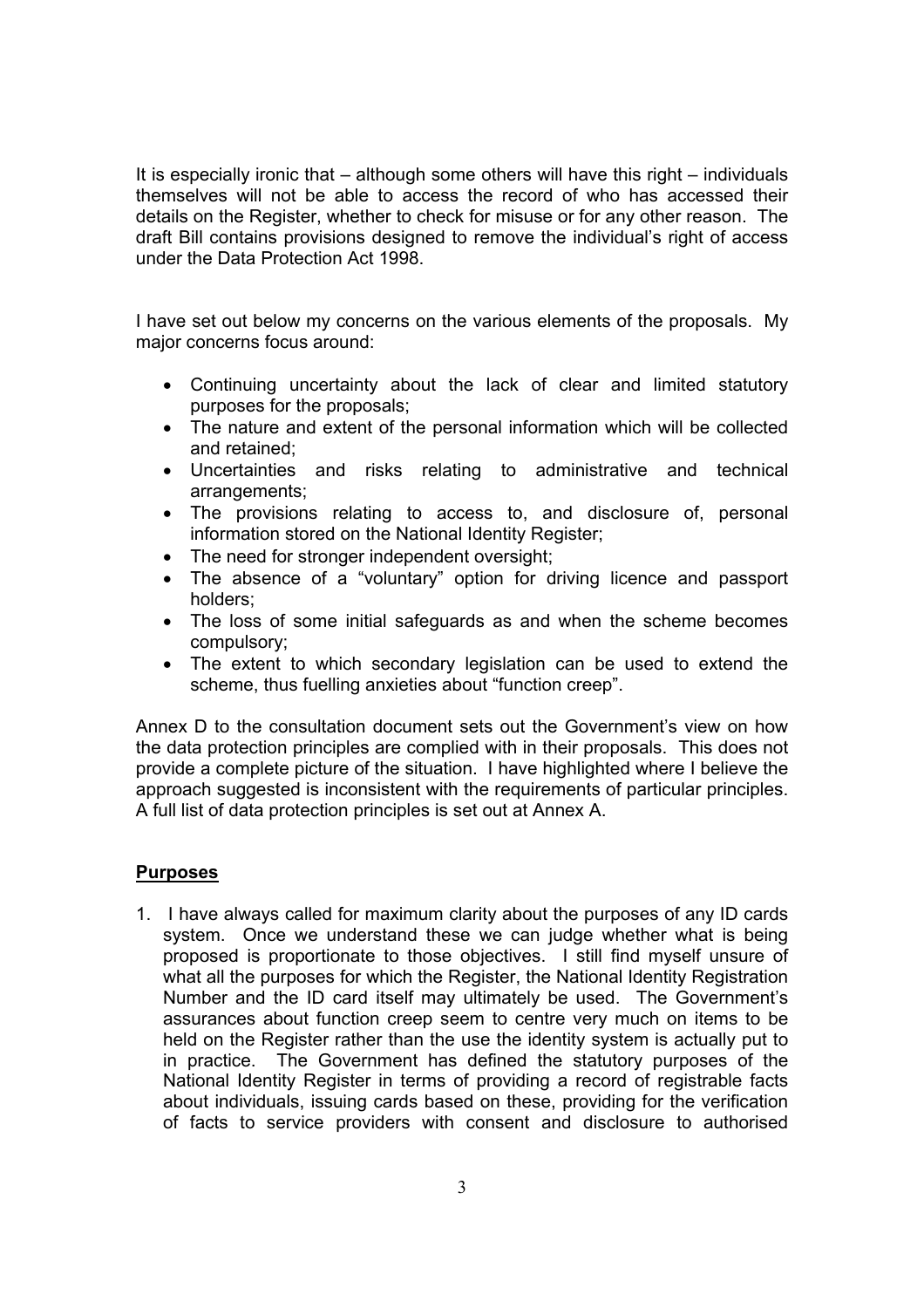persons. This is not at all illuminating in terms of the use made of the identity system in practice.

- 2. At the time of the Government's original consultation in July 2002, a number of possible uses were suggested and these centred on combating illegal working, better administration of public services and as a safeguard against identity theft. The fight against crime and terrorism were scarcely mentioned. In the latest proposals, however, crime and the terrorist threat have been given increased prominence. I remain concerned that we need to be clear about what are the pressing needs for an identity scheme and that any such scheme is limited to dealing with these. I am mindful of the fact that at the time of the introduction of the last national identity scheme in 1939 three administrative uses were envisaged (national service, security and rationing). Some eleven years later thirty nine government agencies made use of the records for a variety of services.<sup>1</sup> At the time of the debate on the abolition of that scheme, preventing bigamous marriages had become one of the main arguments in favour of the retention of the scheme<sup>2</sup>.
- 3. Clarity of purpose is particularly crucial when use for purposes such as terrorism and crime prevention are envisaged because a register, a card and a number may not be of much assistance in dealing with such matters in isolation. The circumstances where the citizen is asked to produce the card, and the details recorded, will be crucial. Will very large volumes of apparently benign transactions need to be recorded in order to spot likely terrorist activity? If defeating terrorism is a major aim we need to understand how such an identity scheme serves this objective in practice as this may give an all together more worrying picture of how we may have to conduct our lives in future by having to produce identity documentation and have our details recorded in many of our daily transactions. *(1st, 2nd and 3rd Principles)*

# **Administrative and Technical Arrangements**

4. The system for establishing the Register and the issuing of ID cards is a crucial feature. The Government believes that the scheme will be the 'gold standard' for identity. If this is the case then it must inevitably become the main target for the serious identity fraudster who may well capitalise on the existing identity documents of others in order to gain their identity. Although it is impractical to go into great detail on the minutiae of the issuing process in a draft Bill, it is worrying that issues such as governance and the high level issuing procedures are not addressed, these still being open to debate. In my response to the Government's earlier consultation I made clear my desire for

<sup>1</sup> PRO HO45/25015 'Report of Committee on National Registration'

<sup>&</sup>lt;sup>2</sup> Modern Horrors: British Identity and Identity Cards- John Agar: Documenting Individual Identity Princeton UP 2002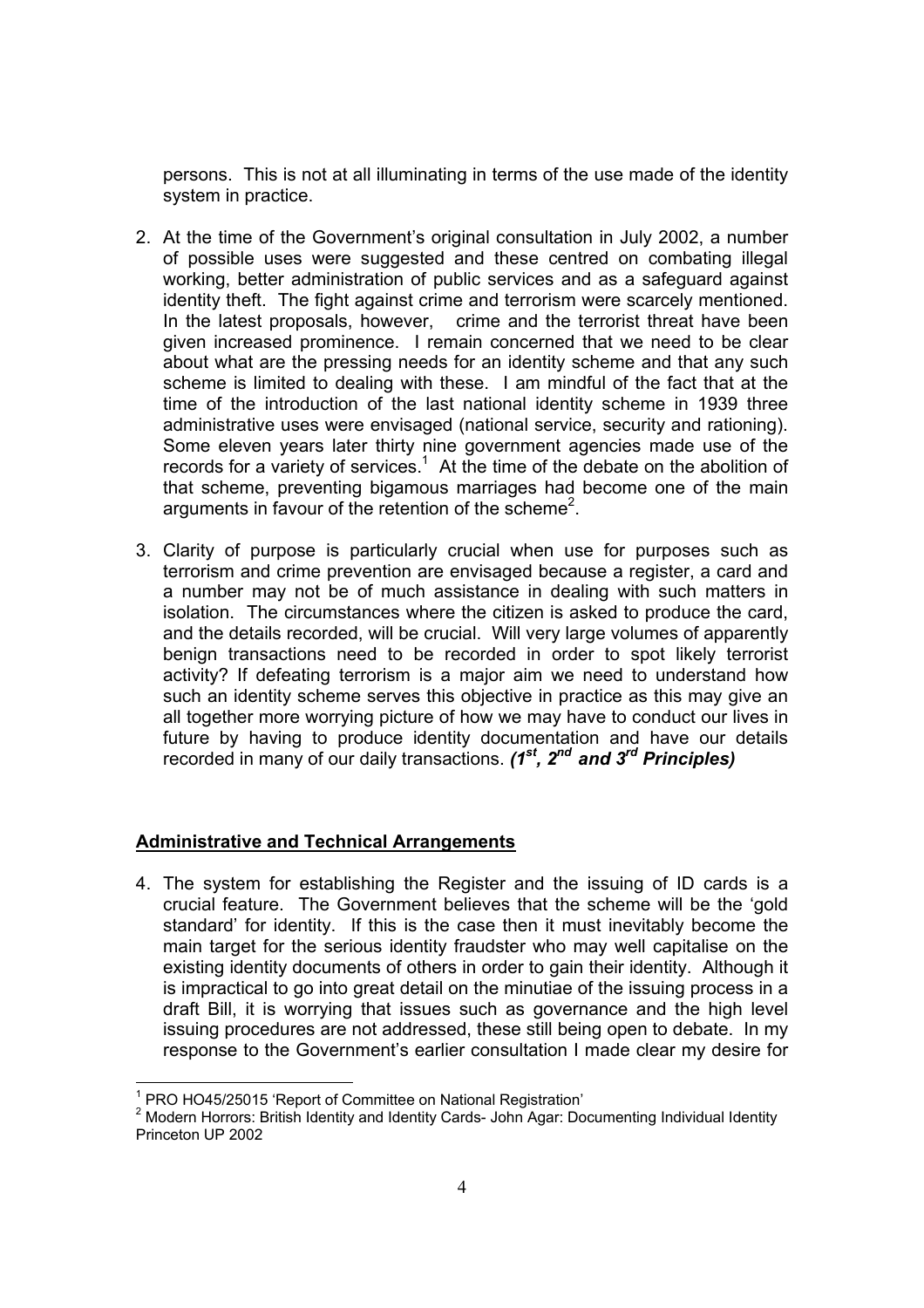independent oversight of the Register/enrolment process and this is not achieved by the proposal that these functions should fall to an existing executive agency under the direct control of the Secretary of State. I am pleased that the accompanying consultation paper indicates that the Government is still open to argument on this issue and I urge it to consider establishing an independent body to oversee the administration of the National Identity Register and card scheme, with responsibilities to ensure that the statutory limitations are complied with in practice and rectify problems for individuals. The body should be required to make an annual report to Parliament on the operation of the scheme and to educate the public and service providers on the proper operation of the scheme *(3rd, 4th and 7th Principles)* 

- 5. It is similarly disappointing that the issues surrounding the vital functions of identity enrolment, maintenance, verification and card manufacturing are still left unresolved. It is argued that the precise arrangements cannot be set out in the draft Bill but will be left to Regulations due to ongoing testing of different options. I am mindful of the cautionary words of those with unbiased professional expertise in this area such as the British Computer Society who express substantial concerns about the lack of fixed objectives of the scheme jeopardising the successful delivery of the necessary IT systems. Similarly, unless we are certain of the rigour of the application procedure it is difficult to be confident that any system will work and that there will not be the potential for a significant impact on individuals who find difficulties with the operation of the system. These difficulties range from the theft of identity before individuals enrol through to delays in processing changes or producing replacement cards. The consequences for individuals arising from potential failures in the system should not be underestimated. Even with the best will on the part of those administering the Register there will inevitably be delays in resolving any such problems and individuals may well suffer delay in gaining access to services, or worse. This will particularly be the case if registration is made compulsory whereby an individual may be required to produce a card to gain a service without the opportunity to utilise alternative means of identification. We must be careful not to let the UK population become the test bed for the development of a comprehensive yet untried identity system which has the potential for a significant detrimental impact on the day to day lives of individuals if the technical and/or administrative systems are found wanting.  $(1^{st}, 3^{rd}, 4^{th}$  and  $7^{th}$  Principles)
- 6. The importance of understanding the architecture and operation of the system cannot be overstated as it is possible for activities such as identity verification to operate in different ways with differing levels of impact on privacy. For example it is not clear the extent to which identity verification will involve checking the central data base or how this will be undertaken. If the biometric information and the enrolment procedures are reliable presumably fewer checks will need to be made against the Register. A card reading device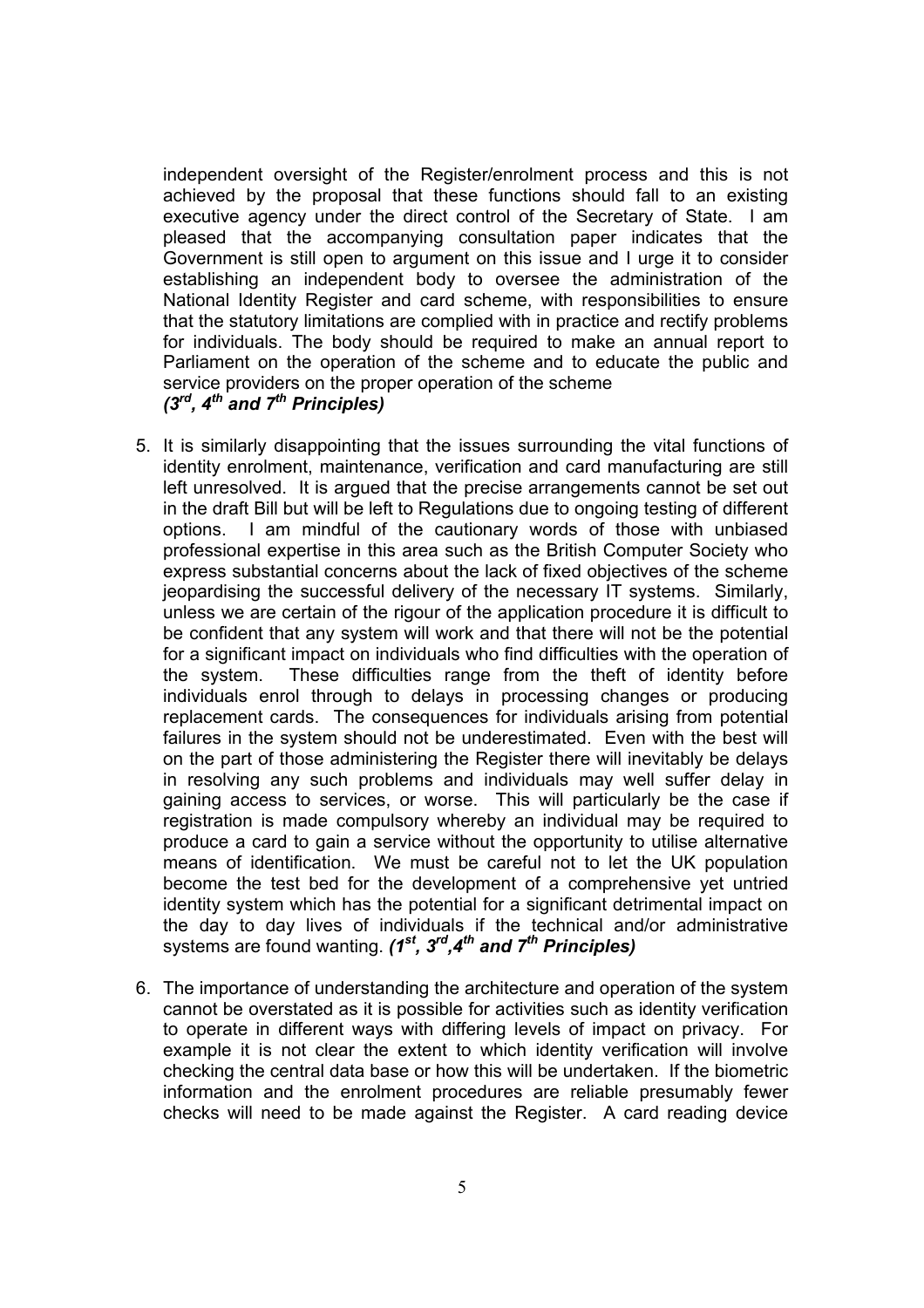could compare information retained on a chip on the card with the biometric of the person presenting the card. This clearly has the advantage of reducing the amount of intrusive transaction details recorded about an individual on the Register and may reduce the higher error rate with 'one to many' biometric checks. *(1st, 3rd, and 4th Principles)* 

# **The National Identity Register**

- 7. Turning to detailed comments about the National Identity Register, there are a number of concerns that warrant further clarification. The Register is primarily founded on the concept of 'applications' thus giving an illusion of choice. However individuals who have driving licences or passports that expire or who apply for such documents will have no choice. There is no provision for non ID card variants of these documents so inclusion in the Register will in effect be compulsory for a substantial part of the UK population. The first phase will not be genuinely "voluntary". Similarly entries can be made in the Register irrespective of an application for a card (clause 2 (4)). The ability to keep details of those already identified as not entitled to register is cited as the motivation but the provisions in the draft Bill contain no such limitation with the consequence that an individual may be entered on the Register without their knowledge. In this context it is particularly important to understand the relationship between the National Identity Register and other planned databases such as the Citizens Information Project and the planned database of all children envisaged under clause 8 of the Children Bill. These may provide the particulars for individuals to be given an entry in the National Identity Register. In the case of the latter, for rising sixteen year olds. If such individuals contained on these other databases have no intention of applying to go on the National Identity Register and there are no suspicions about them in case of a future application then such details would be excessive. *(1st and 3rd Principles)*
- 8. Other significant data protection concerns relating to the Register and the 'registrable facts' within it requiring further consideration include:
	- The relevance of all other places of residence, previous identities and previous residential status when an identity has satisfactorily been established using the principal place of residence and other current details (clause 1, clause 3 and sch. 1). The details of other places of residence seem to have more to do with service delivery than identity verification *(1st, 2nd and 3rd Principles)*
	- The requirement to keep all information, including transaction details (sch 1 (7) and (9)) with out precise time limits. *(5th Principle)*
	- The inclusion of all official reference numbers (sch 1 (4)). The relationship with the unique numbers to be issued as part of the Citizens Information Project and the database of all children under the Children Bill will require clarification. *(1st, 2nd and 3rd Principles)*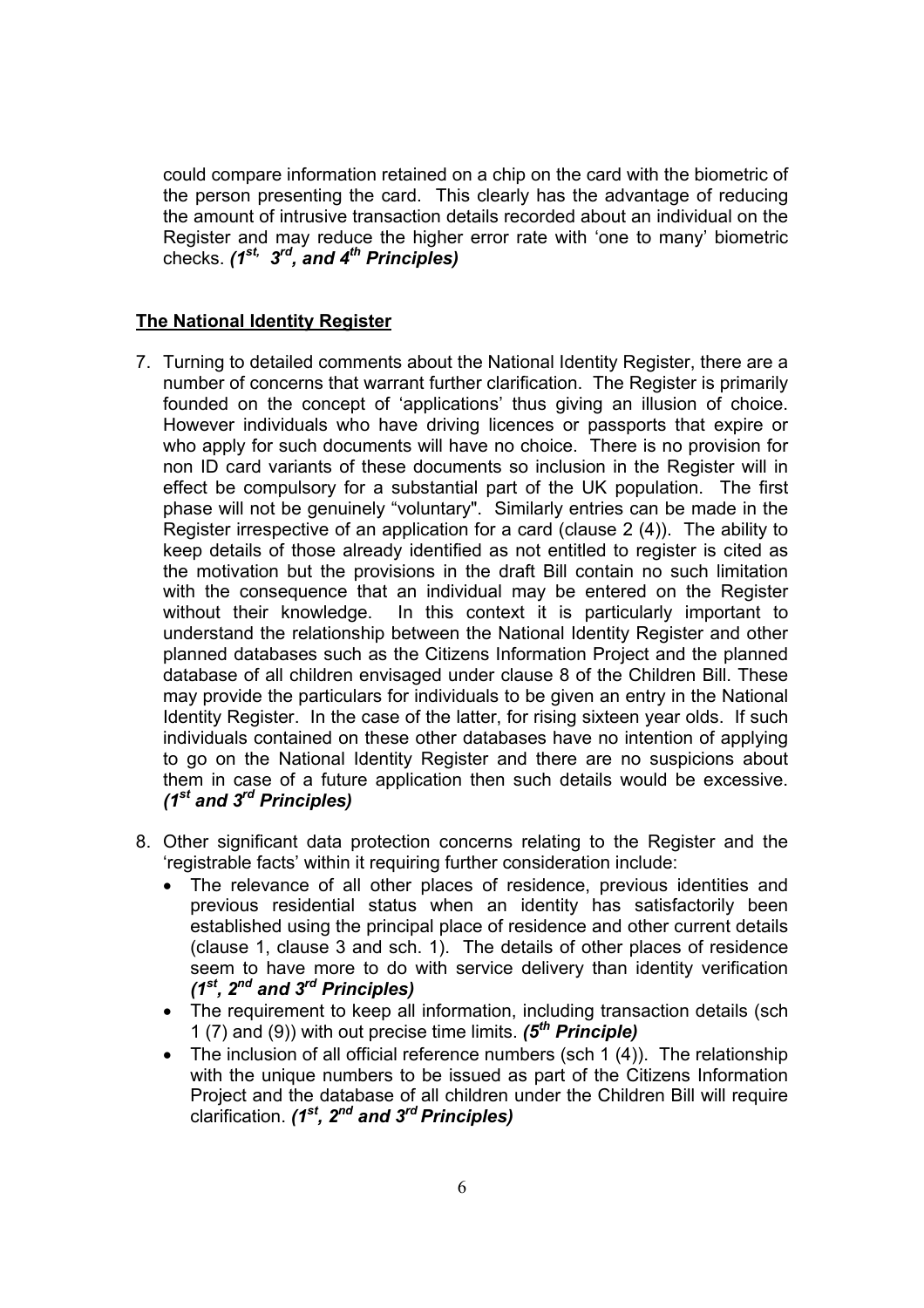- Potentially wide amount of information recorded about an individual on request (clause 1 (4) (i)). *(3rd Principle)*
- Extension of the registrable particulars by order (clause 3 (4)). *(3rd Principle)*
- Open ended requirement on an applicant for registration to provide such information as the Secretary of State sees fit to require (clause 5 (5) (d)). *(3rd Principle)*

# **The ID Card**

- 9. There are a number of issues surrounding the procedures for the issuing of the card and the information required to validate the registration applications that raise data protection concerns. The most significant of these is that there is no specific detail of the extent of information to be recorded on the card or the form in which it is recorded. This is particularly worrying as there is no provision for 'non ID card' variants of designated documents so there is no opportunity for an individual to limit the amount of information that may be available to those to whom the document is being presented for its primary purpose by being able to use a non ID card version. For example, a person who produces their driving licence on many occasions when hiring cars may wish to have a non ID card variant of that document to ensure that the additional identity card details on a dual purpose card are not revealed to car hire companies. *(1<sup>st</sup> and 3<sup>rd</sup> Principles)*
- 10. Similarly the form in which the information is retained is crucial as this will determine what is visible on the card and what is available on a chip. The technical arrangements for the reading of the chip have not been specified. There are dangers if a contactless chip is used without any form of encryption, such as is specified by ICAO for travel documents (known as open contactless chips). It is possible at the point of it being interrogated by a legitimate card reader for the details to be captured by others who may be electronically 'eavesdropping'. The requirement to have information recorded on a contact chip or encrypted if a contactless one is used should be clearly set out. *(7th Principle)*
- 11. Other areas of data protection concern on the card issuing arrangements include:
	- Lack of certainty of the administrative arrangements for designated document authorities (clause 10 (3)). *(7th Principle)*
	- Open ended requirement on unspecified  $3<sup>rd</sup>$  parties to provide information for application validation purposes (clause 11 (1)). *(1st and 3rd Principles)*
	- Extensive duties on individuals to notify changes of information on the Register even though this may have little ongoing value (e.g. other places of residence) (clause 12). *(1st and 3rd Principles***)**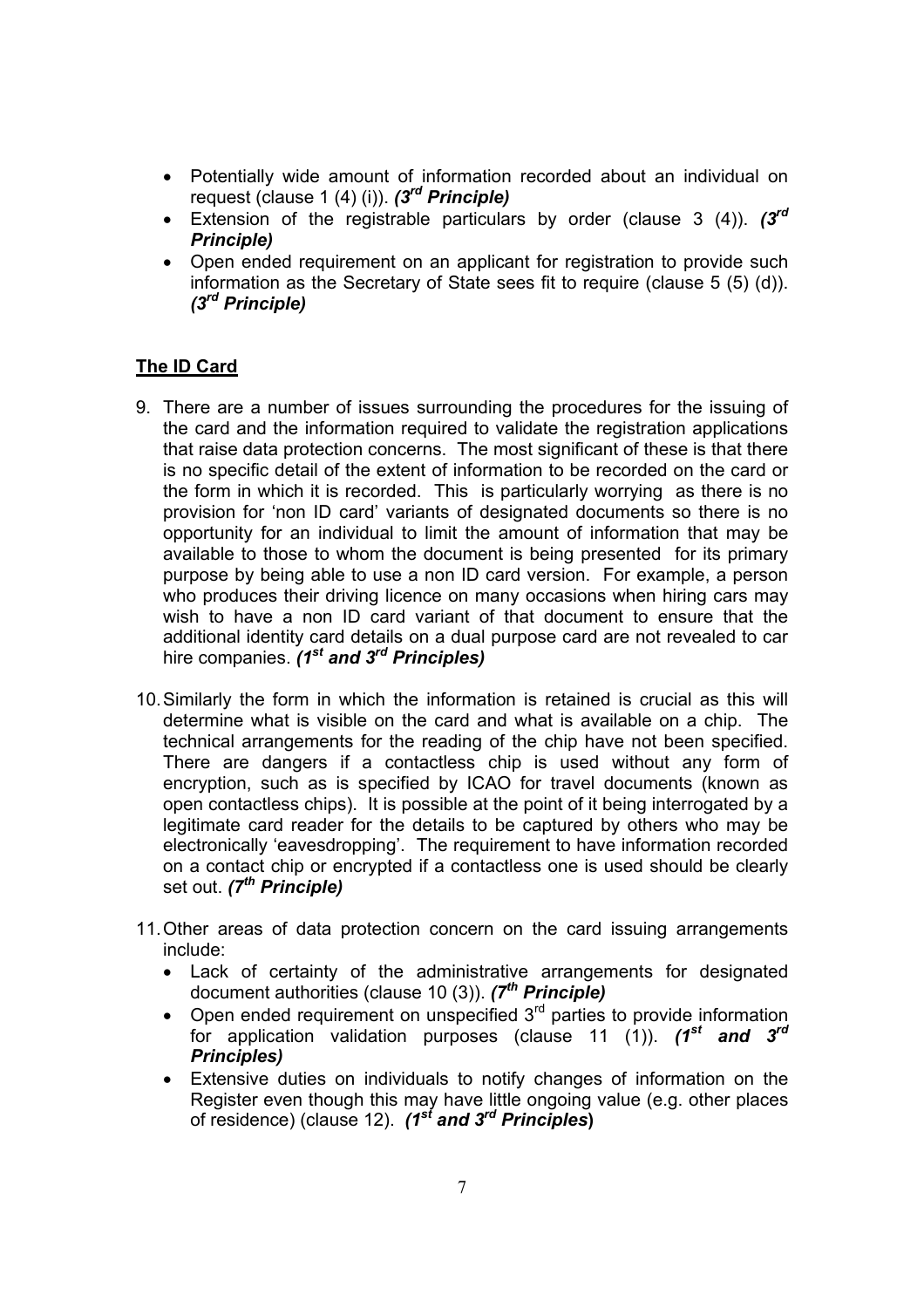# **National Identity Registration Number**

12. The form of the National Identity Registration Number is not specified in the draft Bill and will be left to Regulations. This will be a significant piece of information as it will allow the linking of records as well as being a reference number cited by an individual when others are verifying their identity. The number should not be based on an existing number with comparatively wide current circulation such as National Insurance Number to ensure the appropriate level of security. Nor should the number itself include any other information pertaining to the person to whom it relates, such as including date of birth among the digits. The widespread recording of the number by disparate service providers runs the risk not only of greater currency and less security but also that it may allow a picture to be built up of an individual based upon their dealings with many service providers, all linked together by a common reference number. The Government's assurance in the accompanying consultation paper that the number will be designated as an identifier of general application under the Data Protection Act 1998 is welcome but any Regulations must contain effective safeguards against the unwarranted capture and recording of such details by service providers. *(1st, 2nd and 7th Principle)* 

#### **Disclosure of Information**

- 13. A substantial concern centres on those who may have access to the Register details showing previous access by others. Although this information is differentiated from the rest of the information in an entry, whole classes of organisation are granted potential access without having to justify their need. For example the Director General of the National Criminal Intelligence Service may have access to such details for any of his functions whereas a chief officer of police could only have access in relation to serious crime. A number of the Director General's functions are similar in nature to the intelligence functions of an ordinary police force, for example in relation to football related crime. He also acts as the UK's National Central Bureau for Interpol providing responses to requests for information from overseas police forces via Interpol. It is possible that the Director General may be able to gain access to information on the Register on behalf of a foreign police force that a domestic chief officer would not be entitled to. Access should be on the basis of need in relation to the severity of the matter being investigated. *(1st, 2nd and 8th Principles)*
- 14. The arrangements for disclosure of information from the Register and the circumstances where a card may be checked are also worrying. A significant concern centres on clause 14 (4). This appears to remove any right, including any provided by statute, to an individual having access to the record of accesses made to their Register details. It is understood from discussions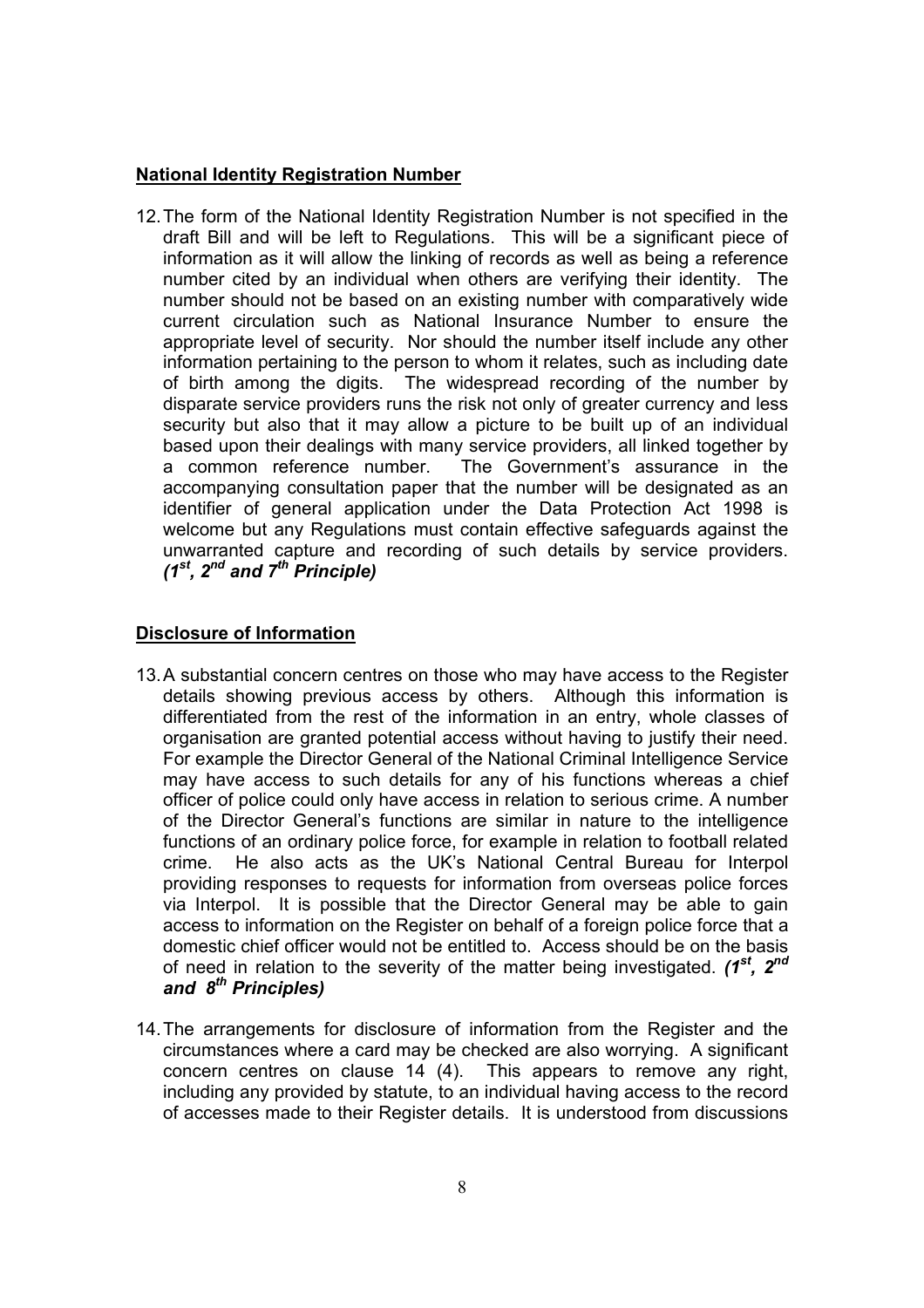with Home Office officials that this provision is an attempt to remove the right of subject access provided under the Data Protection Act 1998. The Data Protection Act does have a specific provision aimed at overriding such restrictions (S. 27(5) DPA) but this may not safeguard the right of access, as this restriction would be created in subsequent legislation. If the concern underlying this provision is that records of accesses by security and police services may reveal to an individual their interest in them, then the existing exemptions from the right of access under the Data Protection Act in relation to national security and crime prevention purposes would be sufficient. This clause should be removed from the draft Bill as it represents a significant diminution of rights in an area of particular relevance to an individual-who has accessed their Register details. The existence of such a provision may also call into question whether the UK has properly implemented the EU Data Protection Directive (95/46/EC). *(6<sup>th</sup> Principle)* 

15. Clause 19 contains a provision prohibiting the production of an ID card as a condition for the delivery of a service, subject to certain exceptions such as allowing alternative means of identification. However, there is no similar restriction in relation to checks on the Register, the safeguard against this appears to be the individuals' consent being necessary for such checks ( clause 14 (1)). There should be an equivalent provision as the potential for disclosure with consent to be manipulated by others should not be under estimated; a persistent problem under data protection legislation is enforced subject access where an individual is required to use their access rights to produce information as to their bona fides for the benefit of others. Great care needs to be taken in the procedures to be established by Regulations under this section. *(1st Principle)*

16. Further specific concerns include:

- The extent, in practice, to which an individuals' consent to a check will be freely given, specific and informed (Clause 14) *(1st Principle)*
- The lack of precision about the public services who could require an identity check leaving this to Regulations with potential for function creep over time ( clause 15 (2) and (5)) *(2nd Principle)*
- The expansion of checks via other legislation and the ability to check the Register even though no card has been issued (clause 16) *(1st and 3rd Principles)*
- The disclosure without consent of general Register information to the Secretary of State for any of his purposes (clause 20 (5)) *(2nd and 3rd Principles)*
- The power to extend the provisions on disclosure without consent still further by Regulations permitting potential function creep (clause 23) *(2nd Principle)*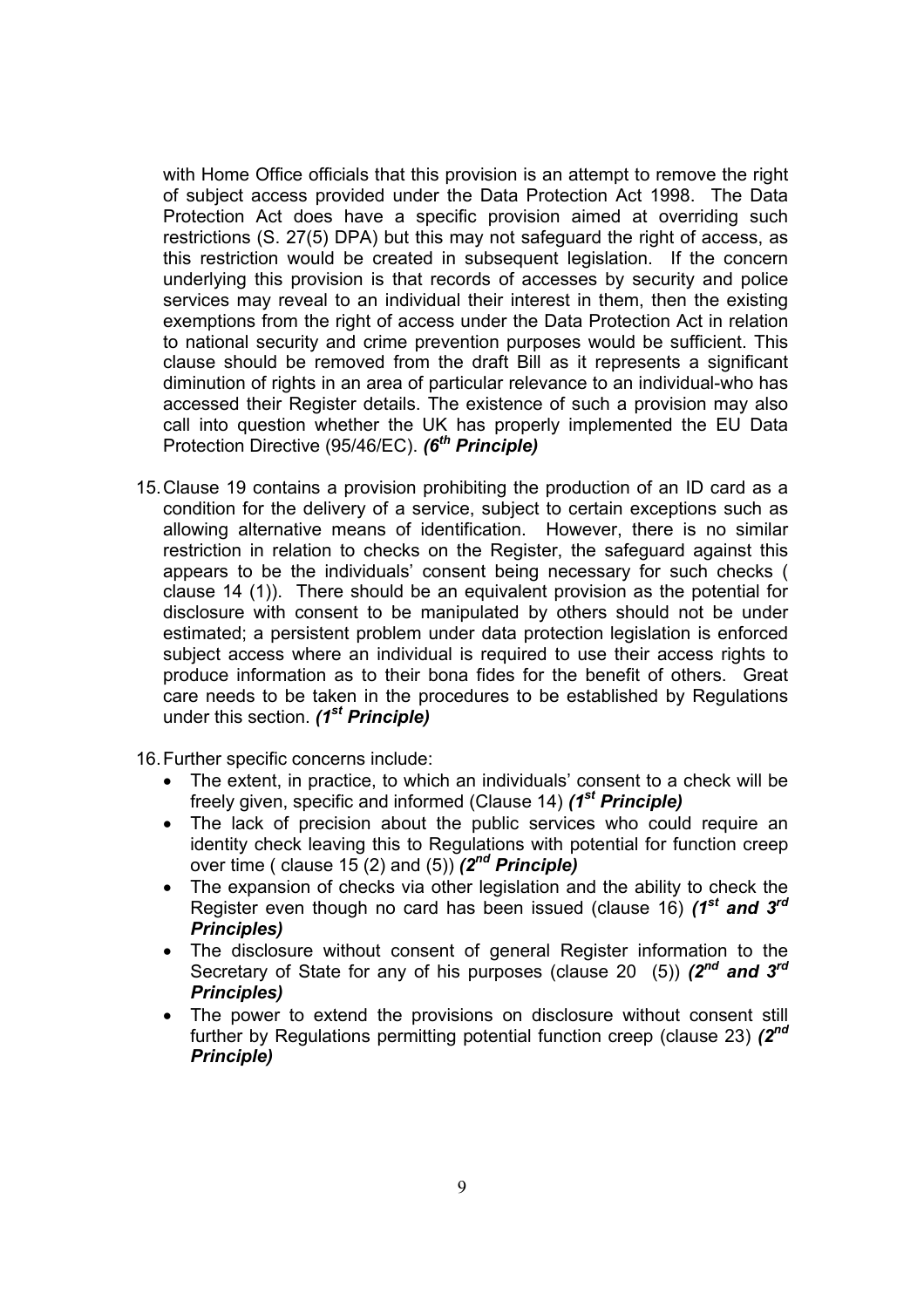#### **Independent Oversight**

- 17. The lack of a total system of independent oversight is of concern and I have already expressed my wish for the setting up of an independent body to undertake this function. One area where a positive attempt to introduce this within the draft Bill is in relation to disclosure from the Register without consent. Whilst the appointment of a National Identity Scheme Commissioner is a step in the right direction, it falls well short of the level of independent supervision required due to the limited remit. Indeed it is a concern that even if the Commissioner discovers misuse there is no provision to require him to bring this to the attention of the individual affected or to provide any remedy for such an individual. His ability to report to Parliament is subject to a Prime Ministerial override down to the level of 'prejudicial to the continued discharge of the functions of a public authority' (Clause 26 (4)). This undermines the independence of the supervisory arrangements.
- 18. The Draft Bill does contain welcome offence provisions relating to unauthorised disclosure, provision of false information and the tampering with the Register (clauses 29-31). However, the offence related to unauthorised disclosure (clause 29) is limited to those involved in the registration process. Others who may consult the Register as part of their official duties may also misuse the details available to them but are not covered by such a provision and would have to be dealt with by different means, presumably the offences at S.55 of the Data Protection Act. A more comprehensive offence provision should be considered. *(7th Principle)*
- 19. There is currently a further significant gap that should be remedied. There is no mechanism proposed under the legislation for an individual to be able to appeal against decisions of the Secretary of State when administering the National Identity Register. An individual could face a situation where their identity has been assumed by and allocated to another or they could be having real difficulties with the particulars entered in the Register. Given the consequences described above where an individual may potentially suffer great detriment as a result of such problems it is important that there is a mechanism to allow individuals to appeal against the actions of the Secretary of State. Even though I strongly support the creation of an independent body which could protect the position of individuals, there must also be a judicial remedy available in order provide the most effective safeguard for individuals. *(1st and 4th Principles)*
- 20. A further element of supervision would be to provide me with the same level of audit and inspection powers as enjoyed by my European counterparts. At present my powers are limited to inspecting processing activities with the consent of the data controller concerned. To provide me with a proactive audit power in relation to the scheme would enable me to provide an extra level of reassurance that those involved in the operation and use of the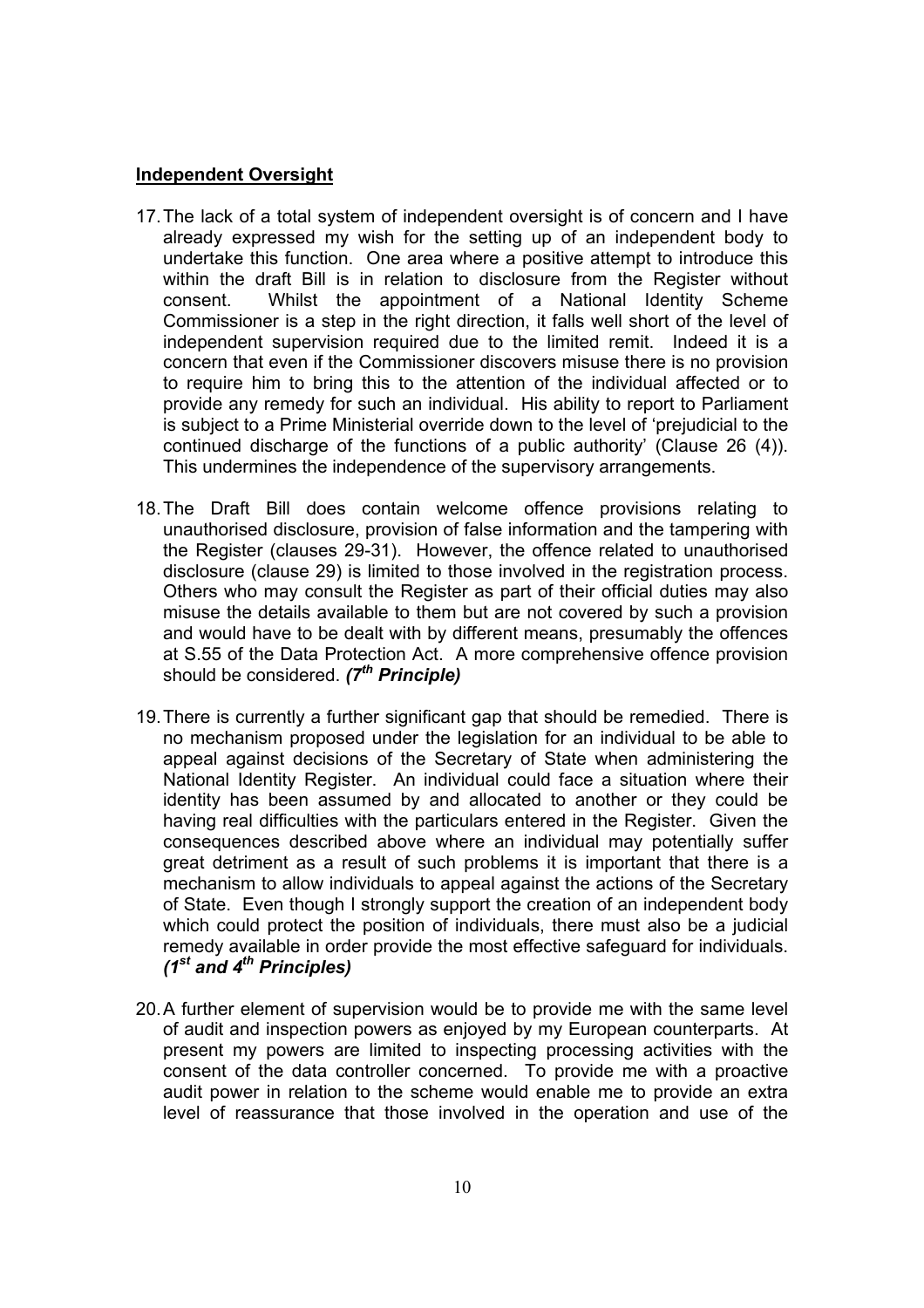scheme are doing so in full compliance with the safeguards provided by the Data Protection Act.

# **Future Compulsion**

21. It is a significant concern that if and when clause 6 is used to introduce a compulsory scheme then important safeguards in the Bill will simply disappear. For example the very welcome provision making unlawful the requirement to establish identity by use of an ID card is undermined once clause 6 is applied (Clause 19  $(2)(c)$ ). This appears to mean that any private sector organisation could demand production of an ID card for any service it offered to an individual. In practice this could mean that an organisation may check the Register for the most mundane of transactions and the details of this recorded, building up an extensive picture of individuals' day to day activities. This clause also effectively removes the opportunity to produce alternative forms of identification. Similarly, if clause 6 takes effect then the provision of all public services can be made conditional on production of an ID card (clause 15 (2)). The description of a 'public service' at clause 15 (5) is extremely wide so even the most mundane of public services could become dependant on production of an ID card. The mechanism for extending the scheme to a compulsory one does require a significant level of parliamentary scrutiny; however trying to modify the existing non compulsory scheme using the suggested mechanism might cause difficulties in itself, as I have highlighted above. Consideration should be given to the use of primary legislation to make the scheme compulsory. *(1st Principle)*

# **Conclusion**

22. The draft Bill, whilst helping to clarify many matters, still leaves many matters unresolved. There are over 20 order making powers within the draft Bill and I remain concerned about the extent of these and the real danger of function creep over time. What the draft Bill has made clear is that what is envisaged is an extensive national identity registration system, not just an identity card. This engages the substantial data protection concerns outlined above. In order to further clarify the impact of the proposed scheme on individuals' privacy and to identify further safeguards that may be incorporated, I intend to explore the possibility of commissioning an independent privacy impact assessment. I would make this available to Government. In any event I remain committed to assisting Government to understand the data protection issues surrounding this important issue and assisting it to develop measures to address these should it wish to proceed with its proposals.